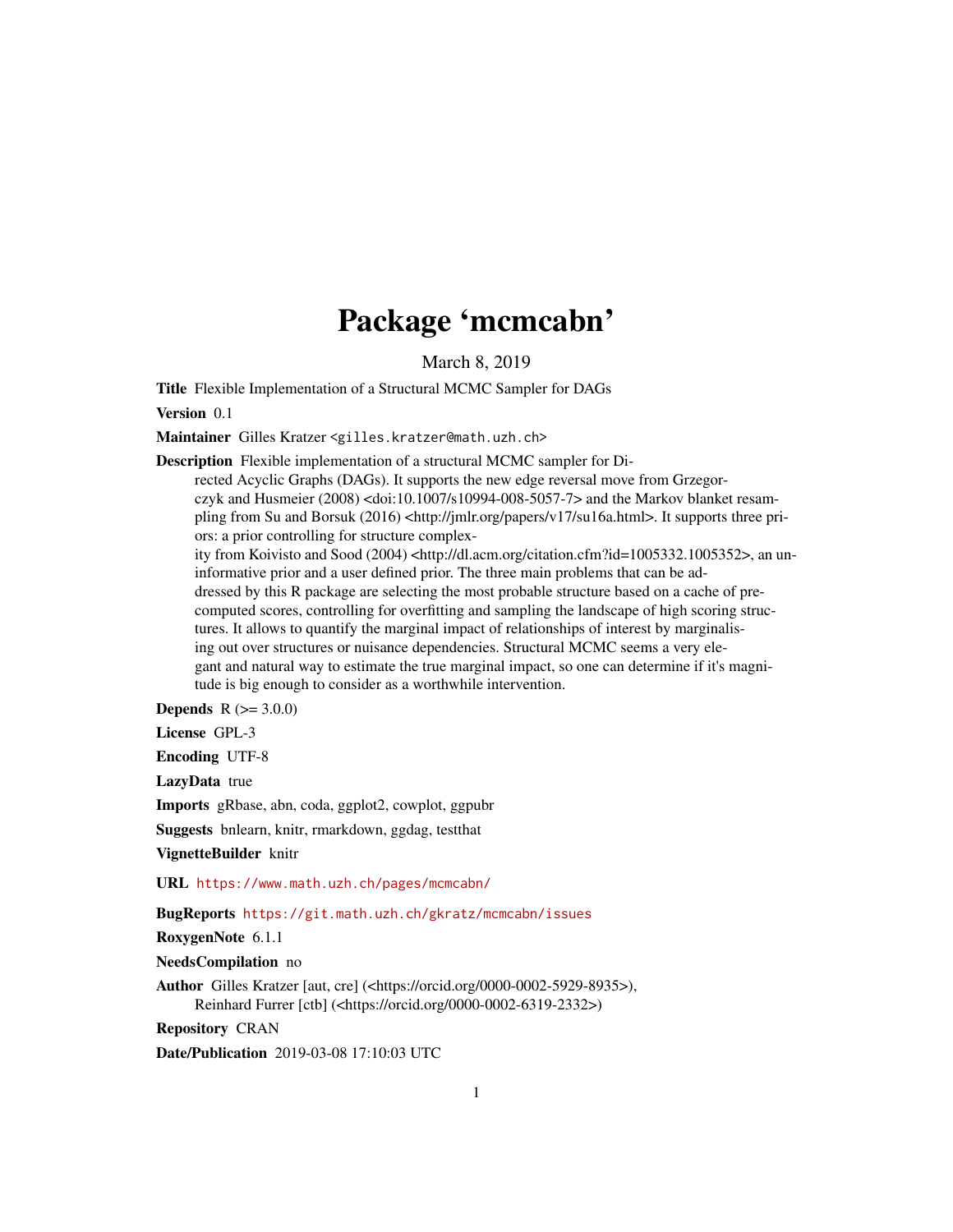### <span id="page-1-0"></span>R topics documented:

| Index |  |
|-------|--|
|       |  |
|       |  |
|       |  |
|       |  |
|       |  |
|       |  |
|       |  |
|       |  |
|       |  |

bsc.compute.asia *Cache of pre-computed scores related to the asia dataset*

#### Description

This dataframe contains a cache of pre-computed scores with a maximum of two parents per node for the asia dataset.

#### Usage

bsc.compute.asia

#### Format

The data contains a cache of pre-computed scores with a maximum of two parents per node using [buildscorecache](#page-0-0) from the abn R package.

• bsc.compute.asia: cache of score with a maximum of two parents per node.

#### Examples

```
## This data set was generated using the following code:
library(bnlearn) #for the dataset
library(abn) #for the cache of score function
```

```
#renaming columns of the dataset
colnames(asia) <- c("Asia",
  "Smoking",
 "Tuberculosis",
 "LungCancer",
 "Bronchitis",
 "Either",
  "XRay",
  "Dyspnea")
```
#lets define the distribution list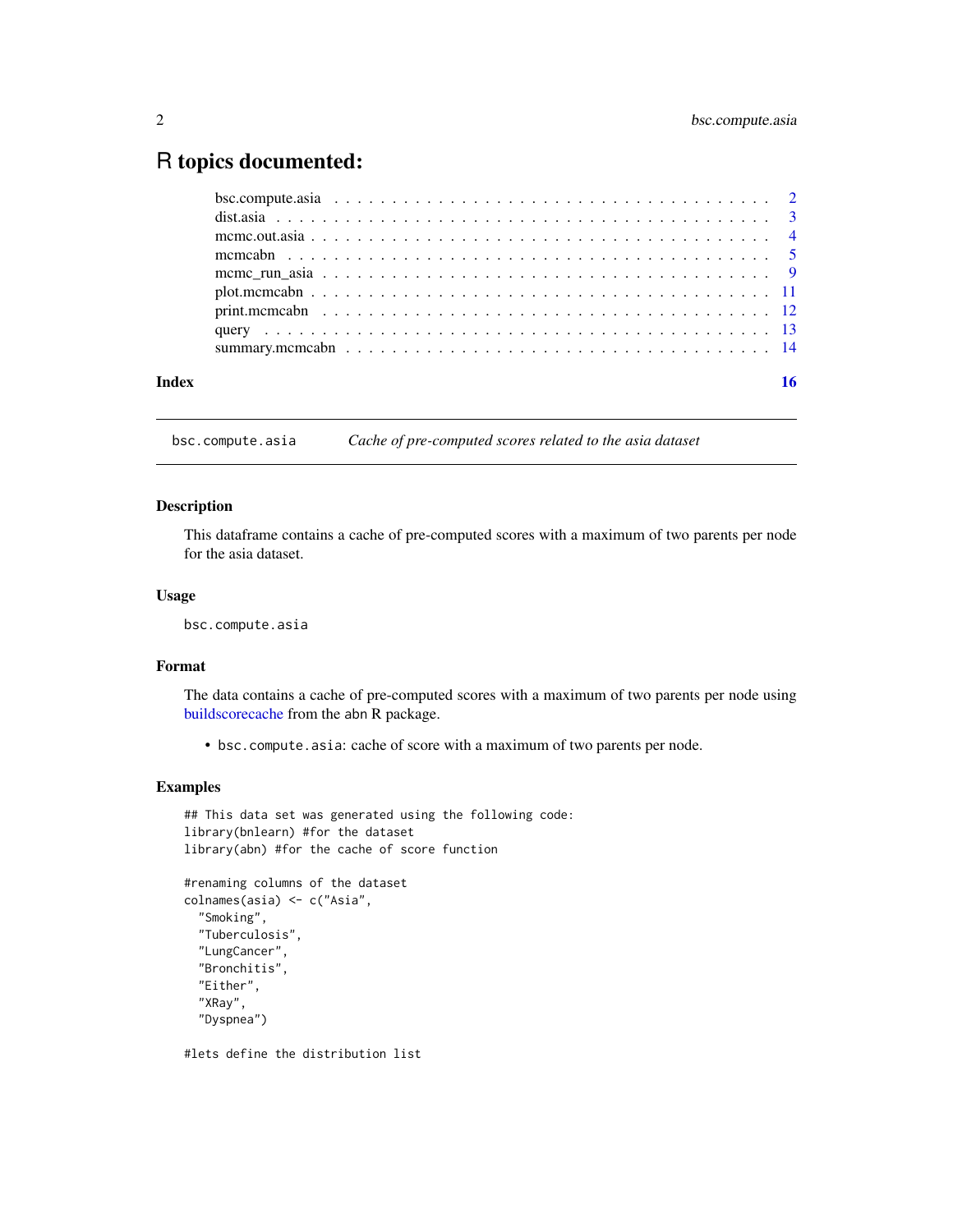#### <span id="page-2-0"></span>dist. asia 3

```
dist.asia <- list(Asia = "binomial",
            Smoking = "binomial",
            Tuberculosis = "binomial",
            LungCancer = "binomial",
            Bronchitis = "binomial",
            Either = "binomial",
            XRay = "binomial",
            Dyspnea = "binomial")
bsc.compute.asia <- buildscorecache(data.df = asia,
                                 data.dists = dist.asia,
                                 max.parents = 2)
```
dist.asia *Named list of distributions to analyze asia dataset*

#### Description

Named list of distribution to analyze asia dataset.

#### Usage

dist.asia

#### Format

The data contains a cache of pre-computed scores with a maximum of two parents per node.

• dist.asia: a named list giving the distribution for each node in the network.

#### Examples

```
## This data set was generated using the following code:
library(bnlearn) #for the dataset
#renaming columns of the dataset
colnames(asia) <- c("Asia",
  "Smoking",
 "Tuberculosis",
 "LungCancer",
 "Bronchitis",
 "Either",
 "XRay",
  "Dyspnea")
#lets define the distribution list
dist.asia <- list(Asia = "binomial",
            Smoking = "binomial",
```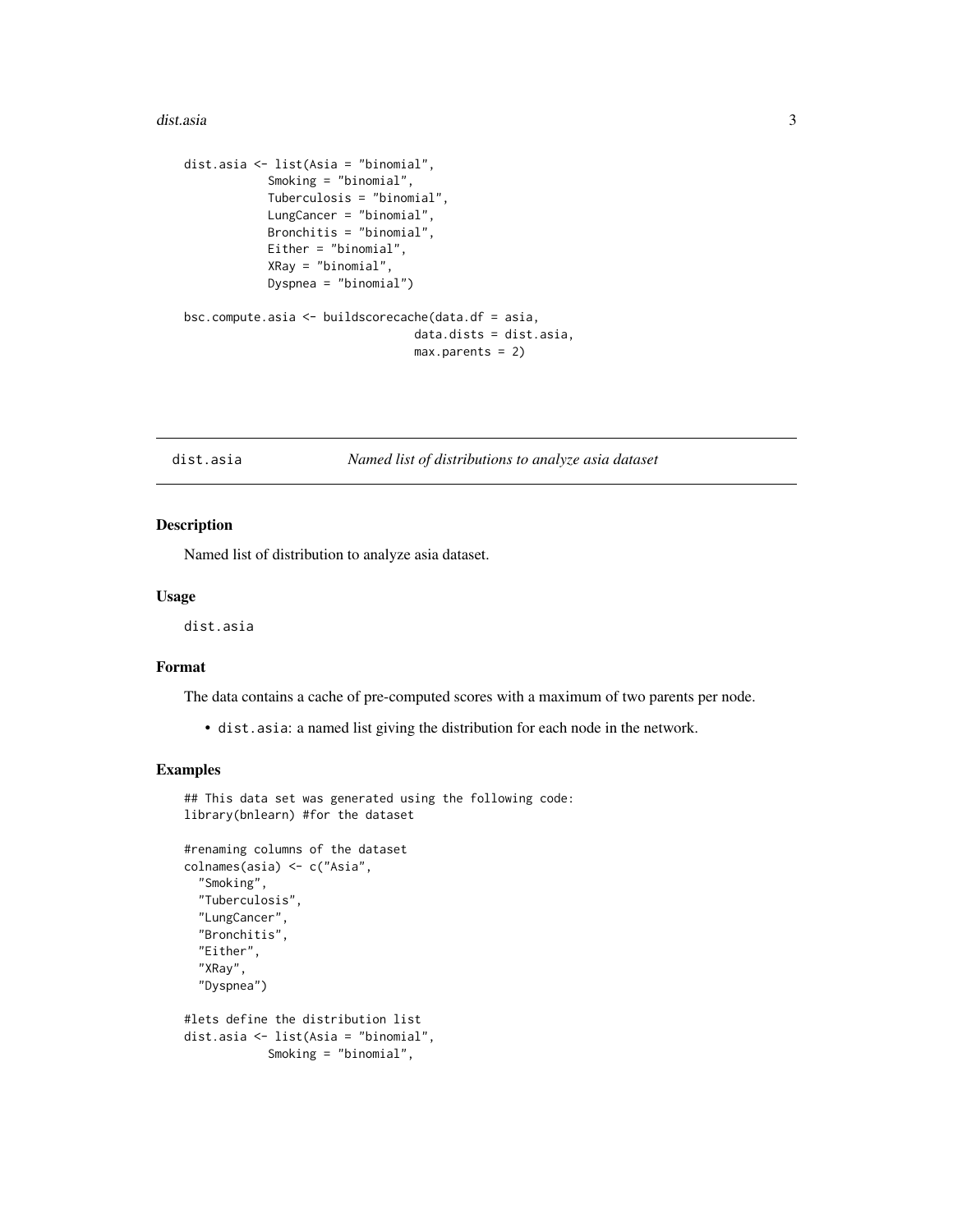```
Tuberculosis = "binomial",
LungCancer = "binomial",
Bronchitis = "binomial",
Either = "binomial",
XRay = "binomial",
Dyspnea = "binomial")
```
mcmc.out.asia *MCMC searches from the synthetic asia dataset for use with mcmcabn library examples*

#### Description

This dataframe contains a cache of pre-computed scores with a maximum of two parents per node for the asia dataset.

#### Usage

mcmc.out.asia

#### Format

The data contains an object of class mcmcabn.

• mcmc.out.asia: an object of class mcmcabn.

#### Examples

```
## This data set was generated using the following code:
library(bnlearn) #for the dataset
library(abn) #for the cache of scores computing function
#renaming columns of the dataset
colnames(asia) <- c("Asia",
  "Smoking",
 "Tuberculosis",
 "LungCancer",
 "Bronchitis",
 "Either",
 "XRay",
  "Dyspnea")
#lets define the distribution list
dist.asia <- list(Asia = "binomial",
            Smoking = "binomial",
            Tuberculosis = "binomial",
            LungCancer = "binomial",
            Bronchitis = "binomial",
            Either = "binomial",
```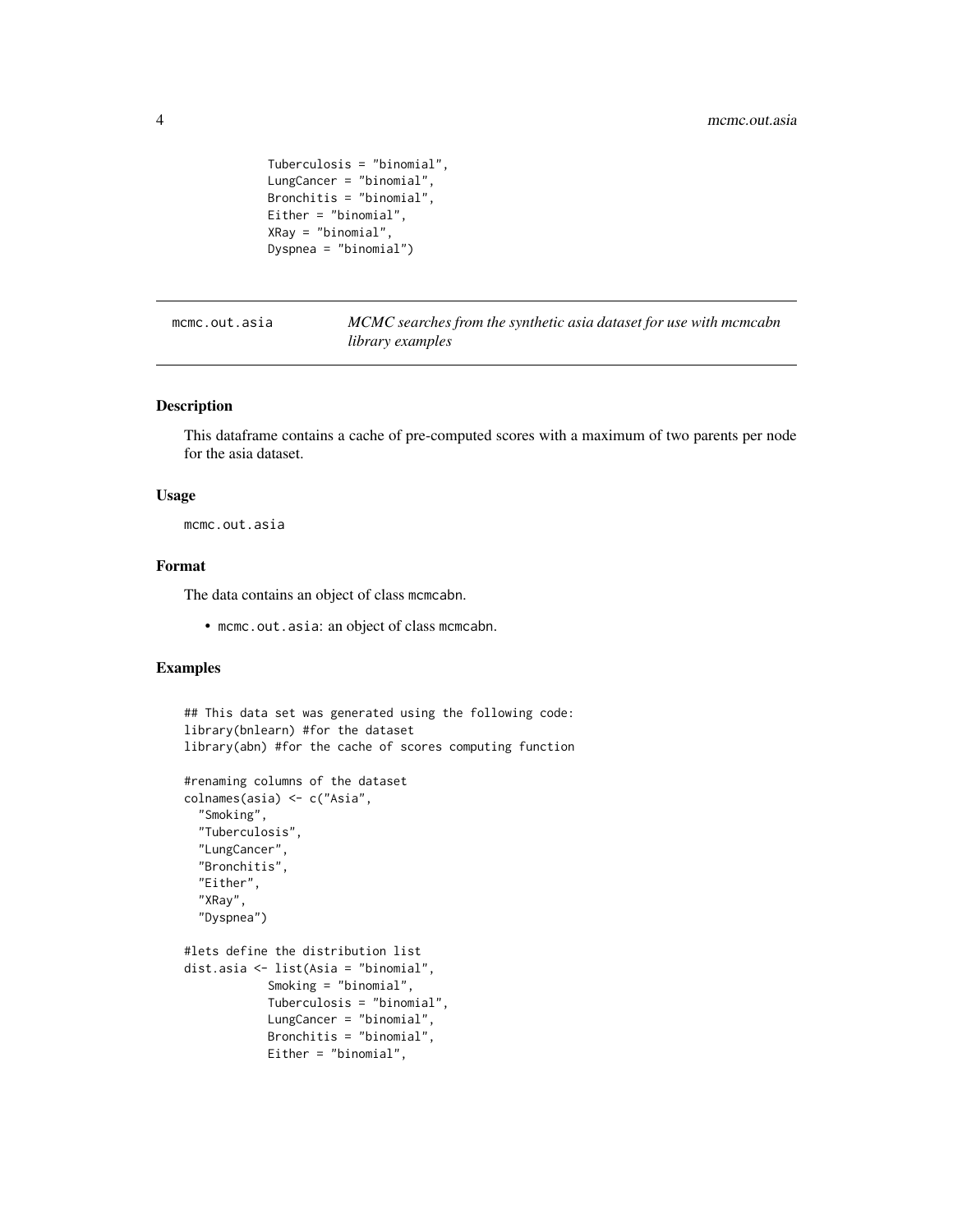```
XRay = "binomial",
            Dyspnea = "binomial")
bsc.compute.asia <- buildscorecache(data.df = asia,
                                 data.dists = dist.asia,
                                 max.parents = 2)
mcmc.out.asia <- mcmcabn(score.cache = bsc.compute.asia,
                  score = "mlik",
                  data.dists = dist.asia,
                  max.parents = 2,
                  mcmc.scheme = c(1000,99,1000),
                  seed = 42,
                  verbose = FALSE,
                  start.dag = "random",
                  prob.rev = 0.03,
                  prob.mbr = 0.03,prior.choice = 2)
```
mcmcabn *Structural MCMC sampler for DAGs*

#### Description

This function is a structural Monte Carlo Markov Chain Model Choice (MC)^3 sampler that is equipped with two large scale MCMC moves that are purposed to accelerate chain mixing.

#### Usage

```
mcmcabn(score.cache = NULL,
                 score = "mlik",
                 data.dists = NULL,
                 max.parents = 1,
                 mcmc.scheme = c(100,1000,1000),
                 seed = 42,
                 verbose = FALSE,
                 start.dag = NULL,
                 prior.dag = NULL,
                 prior.lambda = NULL,
                 prob.rev = 0.05,
                 prob.mbr = 0.05,
                 prior.choice = 2)
```
#### Arguments

score.cache output from [buildscorecache](#page-0-0) from the abn R package.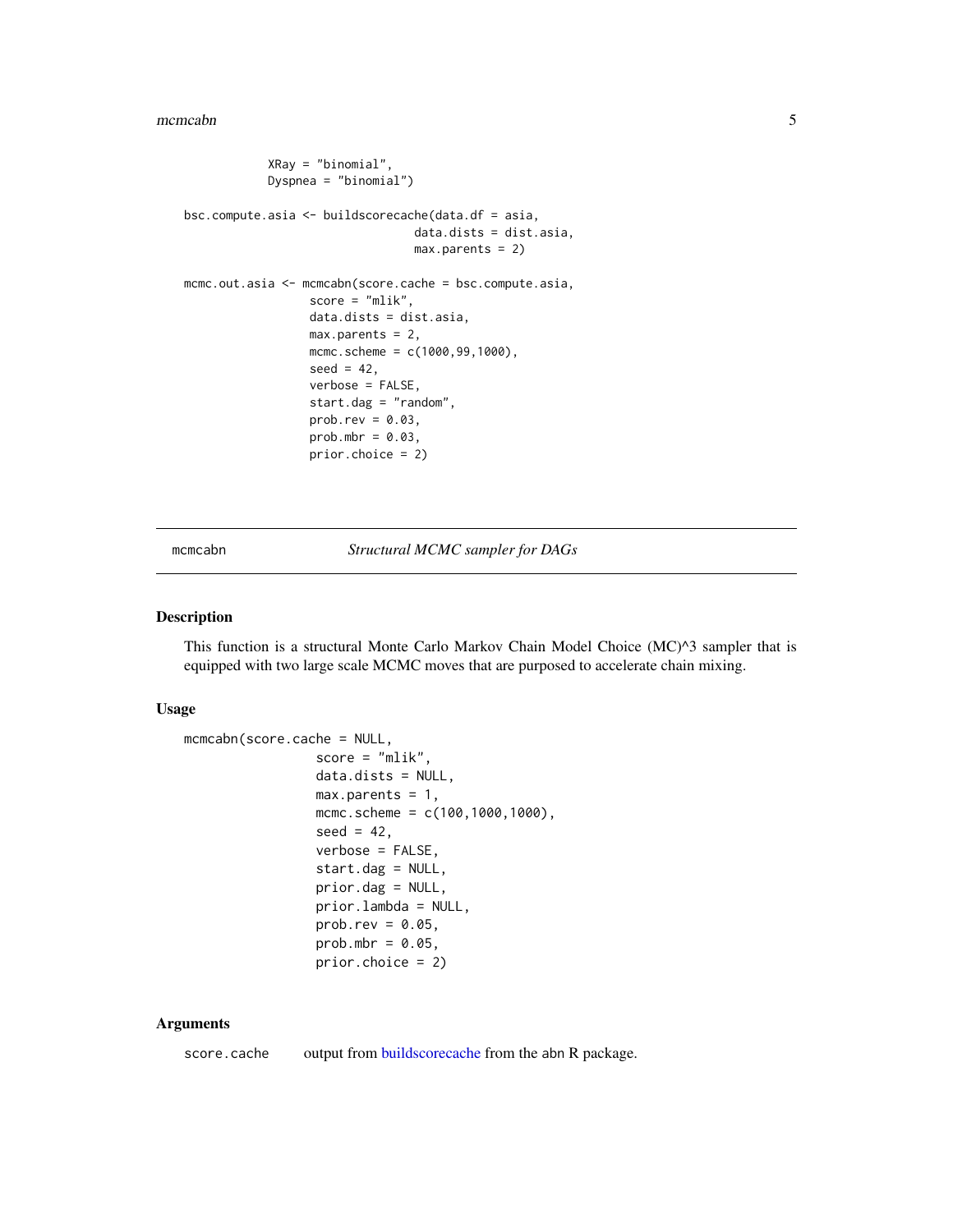<span id="page-5-0"></span>

| score        | character giving which network score should be used to sample the DAGs land-<br>scape.                                                                                                                                                                                                                  |
|--------------|---------------------------------------------------------------------------------------------------------------------------------------------------------------------------------------------------------------------------------------------------------------------------------------------------------|
| data.dists   | a named list giving the distribution for each node in the network, see details.                                                                                                                                                                                                                         |
| max.parents  | a constant giving the maximum number of parents allowed.                                                                                                                                                                                                                                                |
| mcmc.scheme  | a sampling scheme. It is vector giving in that order: the number of returned<br>DAGS, the number of thinned steps and length of the burn in phase.                                                                                                                                                      |
| seed         | a non-negative integer which sets the seed.                                                                                                                                                                                                                                                             |
| verbose      | extra output, see output for details.                                                                                                                                                                                                                                                                   |
| start.dag    | a DAG given as a matrix, see details for format, which can be used to explicitly<br>provide a starting point for the structural search. Alternatively character "ran-<br>dom" will select a random DAG as starting point. Character "hc" will call a<br>hill-climber to select a DAG as starting point. |
| prior.dag    | user defined prior. It should be given as a matrix where entries range from zero<br>to one. 0.5 is non-informative for the given arc.                                                                                                                                                                   |
| prior.lambda | hyper parameter representing the strength of belief in the user defined prior.                                                                                                                                                                                                                          |
| prob.rev     | probability of selecting a new edge reversal.                                                                                                                                                                                                                                                           |
| prob.mbr     | probability of selecting a Markov blanket resampling move.                                                                                                                                                                                                                                              |
| prior.choice | an integer, 1 or 2, where 1 is a uniform structural prior and 2 uses a weighted<br>prior, see details.                                                                                                                                                                                                  |

#### Details

The procedure runs a structural Monte Carlo Markov Chain Model Choice (MC)^3 to find the most probable posterior network (DAG). The default algorithm is based on three MCMC move: edge addition, edge deletion and edge reversal. This algorithm is known as the  $(MC)^{3}$ . It is known to mix slowly and getting stuck in low probability regions. Indeed, changing of Markov equivalence region often requires multiple MCMC moves. Then large scale MCMC moves are implemented. Their relative frequency can be set by the user. The new edge reversal move (REV) from Grzegorczyk and Husmeier (2008) and the Markov blanket resampling (MBR) from Su and Borsuk (2016). The classical reversal move depends on the global configuration of the parents and children and fails to propose MCMC jumps that produce valid but very different DAGs in a unique move. The REV move sample globally a new set of parent. The MBR workaround applies the same idea but to the entire Markov blanket of a randomly chosen node.

The classical  $(MC)^{3}$  is unbiased but inefficient in mixing, the two radical MCMC alternative move are known to massively accelerate mixing without introducing biases. But those move are computationally expensive. Then low frequencies are advised. The REV move is not necessarily ergotic , then it should not be used alone.

The parameter start.dag can be: "random", "hc" or user defined. If user select "random" then a random valid DAG is selected. The routine used favourise low density structure. If "hc" (for Hillclimber: [search.heuristic](#page-0-0) then a DAG is selected using 100 different searches with 500 optimization steps. A user defined DAG can be provided. It should be a named square matrix containing only zeros and ones. The DAG should be valid (i.e. acyclic).

The parameter prior.choice determines the prior used within each individual node for a given choice of parent combination. In Koivisto and Sood (2004) p.554 a form of prior is used which assumes that the prior probability for parent combinations comprising of the same number of parents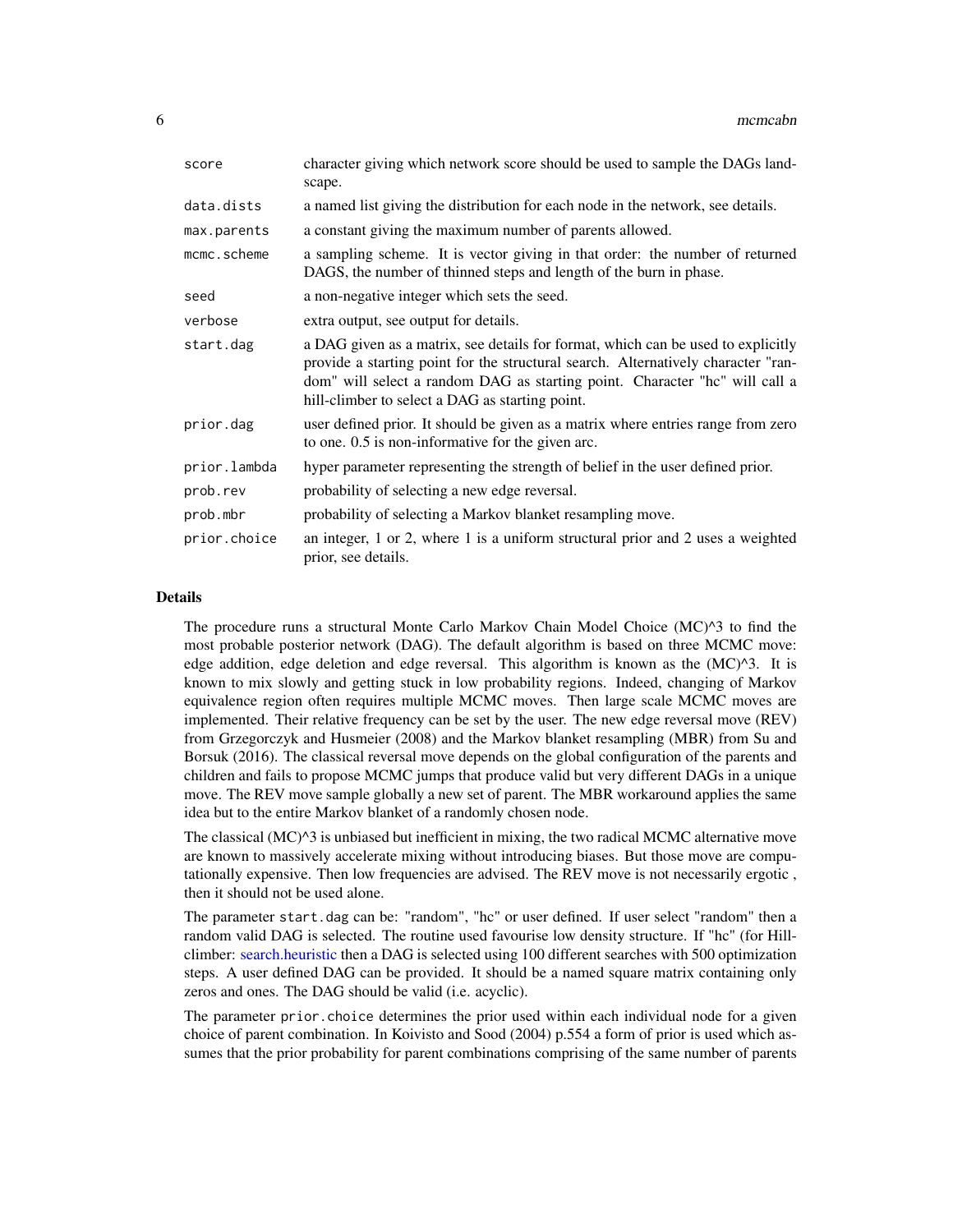#### mcmcabn 7

are all equal. Specifically, that the prior probability for parent set G with cardinality |G| is proportional to 1/[n-1 choose |G|] where there are n total nodes. Note that this favours parent combinations with either very low or very high cardinality which may not be appropriate. This prior is used when prior.choice=2. When prior.choice=1 an uninformative prior is used where parent combinations of all cardinalities are equally likely. When prior.choice=3 a user defined prior is used, defined by prior.dag. It is given by an adjacency matrix (squared and same size as number of nodes) where entries ranging from zero to one give the user prior belief. An hyper parameter defining the global user belief in the prior is given by prior.lambda.

MCMC sampler came with asymptotic statistical guarantees. Therefore it is highly advised to run multiple long enough chains. The burn in phase length (i.e throwing away first MCMC iterations) should be adequately chosen.

The argument data.dists must be a list with named arguments, one for each of the variables in data.df, where each entry is either "poisson","binomial", or "gaussian"

#### Value

A list with an entry for the list of sampled DAGs, the list of scores, the acceptance probability, the method used for each MCMC jump, the rejection status for each MCMC jump, the total number of iterations the thinning, the length of burn in phase and the named list of distribution per node. The returned object is of class mcmcabn.

#### Author(s)

Gilles Kratzer

#### References

For the implementation of the function:

Kratzer, G. Furrer, R. "Is a single unique Bayesian network enough to accurately represent your data?". arXiv preprint arXiv:1902.06641.

For the new edge reversal:

Grzegorczyk, M.Husmeier, D. "Improving the structure MCMC sampler for Bayesian networks by introducing a new edge reversal move", Machine Learning, vol. 71(2-3), pp. 265, 2008.

For the Markov Blanket resampling move:

Su, C.Borsuk, M. E. "Improving structure MCMC for Bayesian networks through Markov blanket resampling", The Journal of Machine Learning Research, vol. 17(1), pp. 4042-4061, 2016.

For the Koivisto prior:

Koivisto, M. V. (2004). Exact Structure Discovery in Bayesian Networks, Journal of Machine Learning Research, vol 5, 549-573.

For the user defined prior:

Werhli, A. V., & Husmeier, D. (2007). "Reconstructing gene regulatory networks with Bayesian networks by combining expression data with multiple sources of prior knowledge". Statistical Applications in Genetics and Molecular Biology, 6 (Article 15).

Imoto, S., Higuchi, T., Goto, T., Tashiro, K., Kuhara, S., & Miyano, S. (2003). Using Bayesian networks for estimating gene networks from microarrays and biological knowledge. In Proceedings of the European Conference on Computational Biology.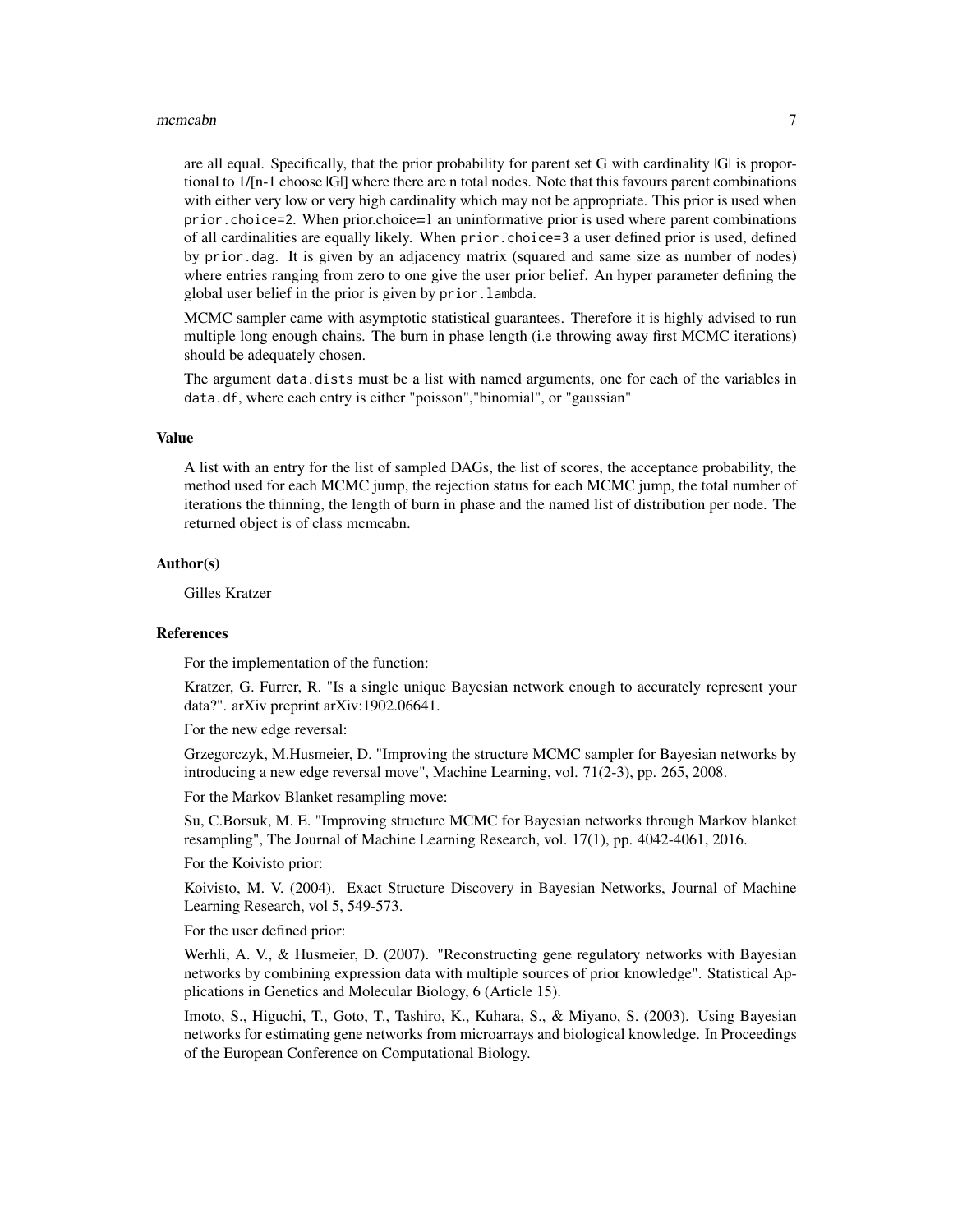For the asia dataset:

Scutari, M. (2010). Learning Bayesian Networks with the bnlearn R Package. Journal of Statistical Software, 35(3), 1 - 22. doi:http://dx.doi.org/10.18637/jss.v035.i03.

#### Examples

## Example from the asia dataset from Lauritzen and Spiegelhalter (1988) provided by Scutari (2010)

```
# the number of MCMC run is delibaretelly chosen too small (computing time)
# no thinning (usually not recommended)
# no burn-in (usually not recommended,
# even if not supported by any theoretical arguments)
data("mcmc_run_asia")
# let us run: 0.03 REV, 0.03 MBR, 0.94 MC3 MCMC jumps
# with a random DAG as starting point
mcmc.out.asia.small <- mcmcabn(score.cache = bsc.compute.asia,
                  score = "mlik",data.dists = dist.asia,
                  max.parents = 2,
                  mcmc.scheme = c(100, 0, 0),
                  seed = 321,
                  verbose = FALSE,
                  start.dag = "random",
                  prob.rev = 0.03,
                  prob.mbr = 0.03,
                  prior.choice = 2)
summary(mcmc.out.asia.small)
# Uniquelly with MC3 moves
mcmc.out.asia.small <- mcmcabn(score.cache = bsc.compute.asia,
                  score = "mlik",
                  data.dists = dist.asia,
                  max.parents = 2,
                  mcmc.scheme = c(100, 0, 0),
                  seed = 42,
                  verbose = FALSE,
                  start.dag = "random",
                  prob.rev = \theta,
                  prob.mbr = 0,
                  prior.choice = 2)
summary(mcmc.out.asia.small)
#let us define a starting DAG
startDag <- matrix(data = c(0, 0, 0, 1, 0, 0, 0, 0, 0)0, 0, 1, 0, 0, 0, 0, 0,
                            1, 0, 0, 0, 0, 0, 0, 0,
```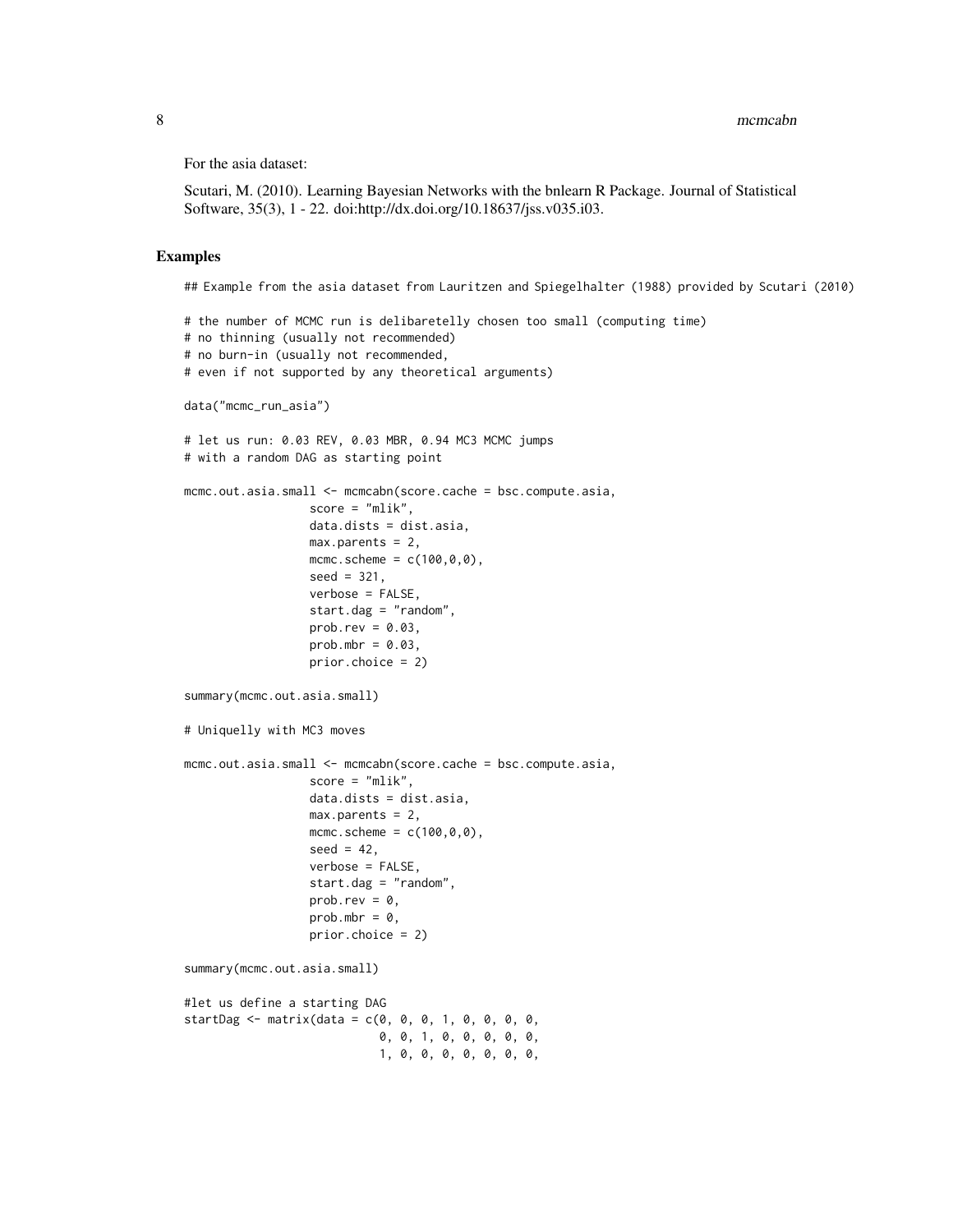```
0, 0, 0, 0, 0, 1, 0, 0,
                            0, 0, 0, 0, 0, 0, 0, 0,
                            0, 0, 0, 0, 0, 0, 0, 0,
                            0, 0, 0, 0, 0, 0, 0, 0,
                            0, 0, 0, 0, 0, 0, 0, 0),nrow = 8,ncol = 8, byrow = TRUE)
colnames(startDag) <- rownames(startDag) <- names(dist.asia)
# Additionally, let us use the non informative prior
mcmc.out.asia.small <- mcmcabn(score.cache = bsc.compute.asia,
                  score = "mlik",
                  data.dists = dist.asia,
                  max.parents = 2,
                  mcmc.scheme = c(100, 0, 0),
                  seed = 42,
                  verbose = FALSE,
                  start.dag = startDag,
                  prob.rev = 0,
                  prob.mbr = 0,
                  prior.choice = 1)
summary(mcmc.out.asia.small)
# let us define our very own prior
# we know that there should be a link between Smoking and LungCancer nodes
# uninformative prior matrix
priorDag \leq matrix(data = 0.5,nrow = 8,ncol = 8)
# name it
colnames(priorDag) <- rownames(priorDag) <- names(dist.asia)
# parent = smoking; child = LungCancer
priorDag["LungCancer","Smoking"] <- 1
mcmc.out.asia.small <- mcmcabn(score.cache = bsc.compute.asia,
                               score = "mlik",
                               data.dists = dist.asia,
                               max.parents = 2,
                               mcmc.scheme = c(100, 0, 0),
                               seed = 42,
                               verbose = FALSE,
                               start.dag = startDag,
                               prob.rev = 0,
                               prob.mbr = 0,prior.choice = 3,
                               prior.dag = priorDag)
summary(mcmc.out.asia.small)
```
mcmc\_run\_asia *List of files to reproduce examples* mcmcabn *library.*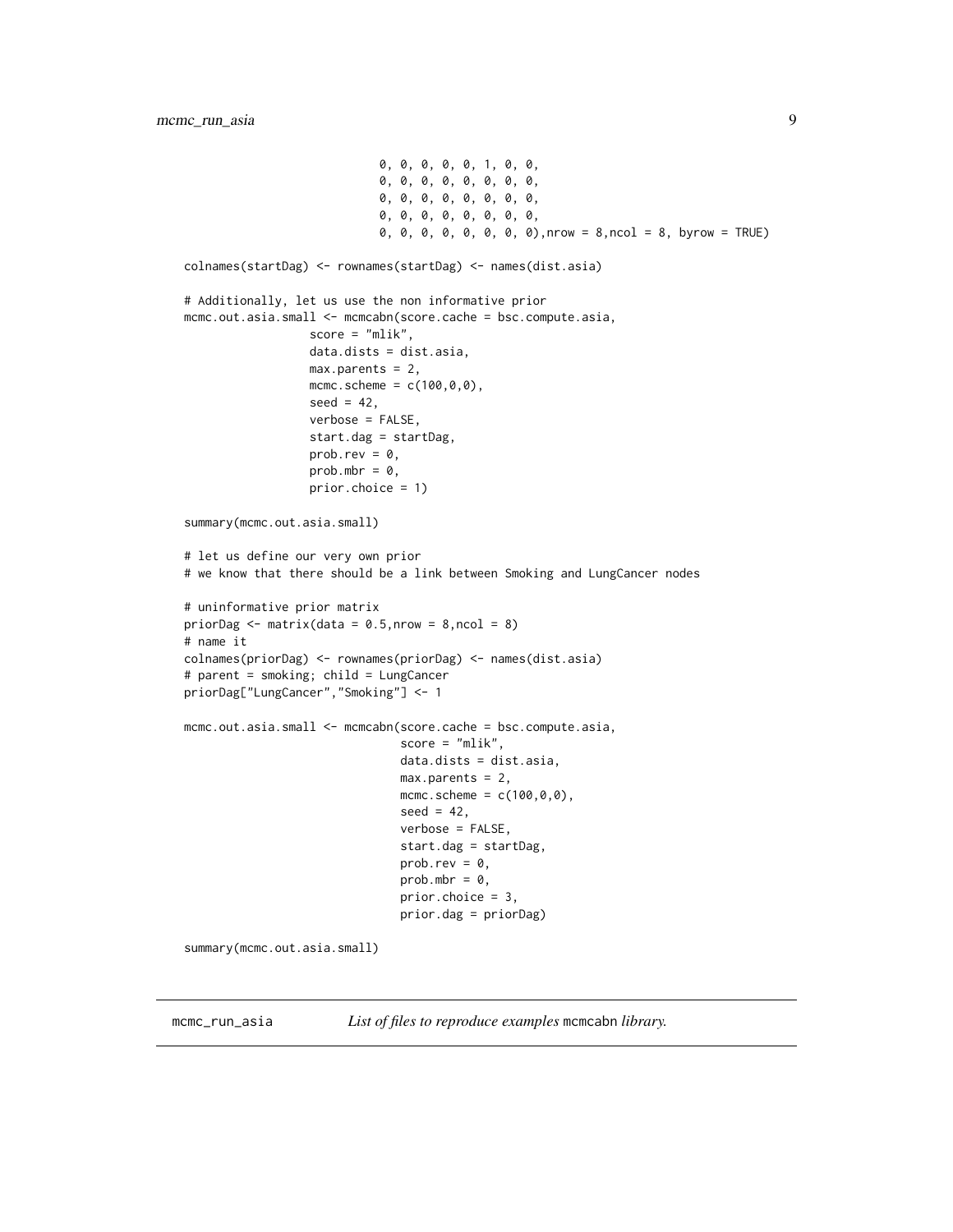#### <span id="page-9-0"></span>Description

10^5 MCMC runs with 1000 burn-in runs from the asia synthetic dataset from Lauritzen and Spiegelhalter (1988) provided by Scutari (2010). Named list of distributions and pre-computed scores.

#### Usage

```
mcmc_run_asia
```
#### Format

The data contains an object of class mcmcabn and a cache of score computed using [buildscorecache](#page-0-0) from the abn R package.

- bsc.compute.asia: cache of score with a maximum of two parents per node computed using [buildscorecache](#page-0-0) from the abn R package.
- dist.asia: a named list giving the distribution for each node in the network.
- mcmc.out.asia: an object of class mcmcabn.

#### Examples

```
## This data set was generated using the following code:
library(bnlearn) #for the dataset
library(abn) #for the cache of score function
#renaming columns of the dataset
colnames(asia) <- c("Asia",
  "Smoking",
 "Tuberculosis",
  "LungCancer",
 "Bronchitis",
  "Either",
  "XRay",
  "Dyspnea")
#lets define the distribution list
dist.asia <- list(Asia = "binomial",
            Smoking = "binomial",
            Tuberculosis = "binomial",
            LungCancer = "binomial",
            Bronchitis = "binomial",
            Either = "binomial",
            XRay = "binomial",
            Dyspnea = "binomial")
bsc.compute.asia <- buildscorecache(data.df = asia,
                                 data.dists = dist.asia,
                                 max.parents = 2)
```
mcmc.out.asia <- mcmcabn(score.cache = bsc.compute.asia,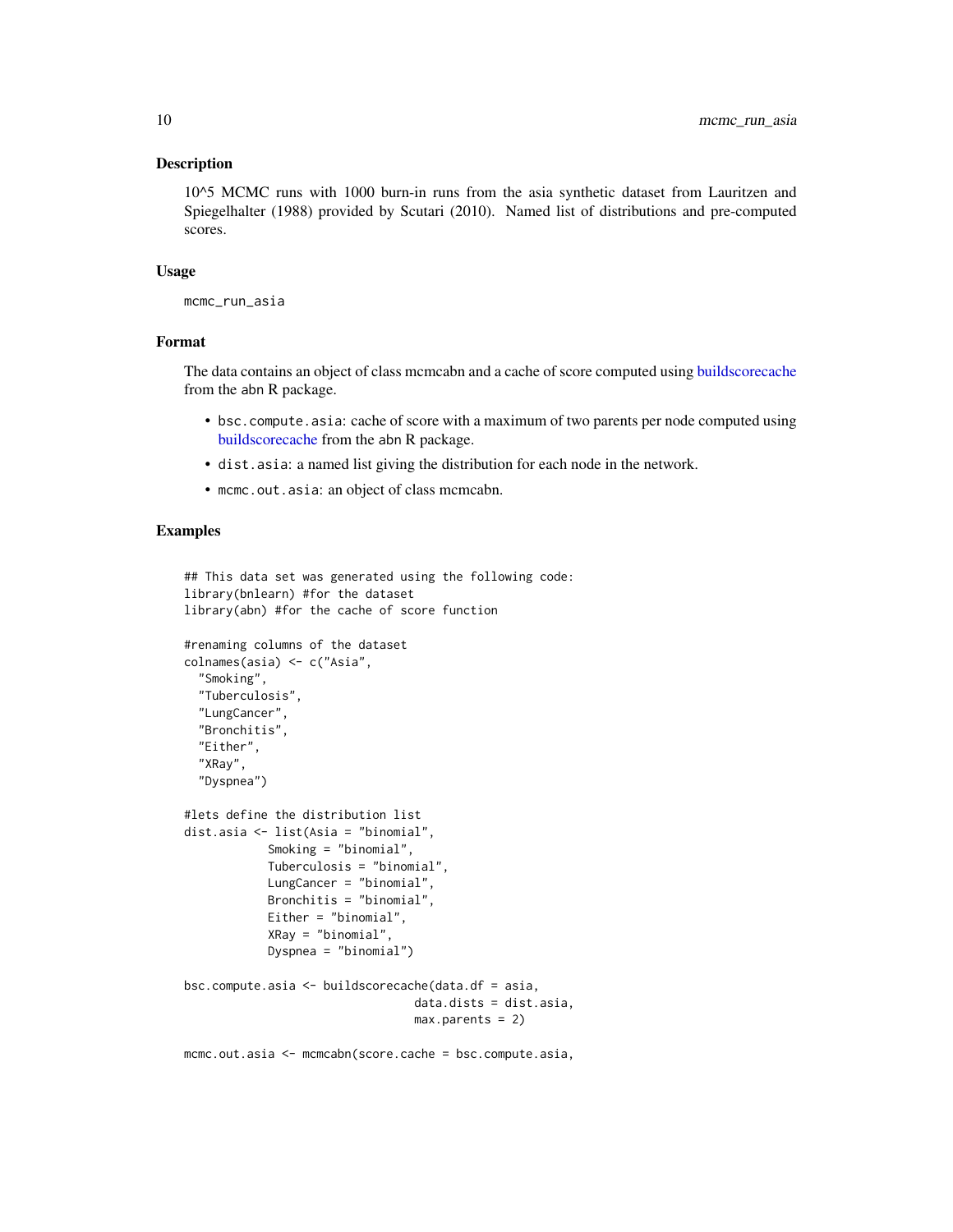#### <span id="page-10-0"></span>plot.mcmcabn 11

```
score = "mlik",
data.dists = dist.asia,
max.parents = 2,
mcmc.scheme = c(1000, 99, 1000),
seed = 42,
verbose = FALSE,
start.dag = "random",
prob.rev = 0.03,
prob.mbr = 0.03,
prior.choice = 2)
```
#### plot.mcmcabn *Function to plot mcmcabn class objects*

#### Description

Generic function to plot mcmcabn objects.

#### Usage

## S3 method for class 'mcmcabn' plot(x, max.score = FALSE, ...)

#### Arguments

| X         | object of class memeabn.                              |
|-----------|-------------------------------------------------------|
| max.score | logical to plot the cumulative maximum network score. |
| $\cdot$   | arguments to be passed to methods.                    |

#### Details

The plot function for mcmcabn objects is based on ggplot2, ggpubr and cowplot packages. By default it returns a trace plot with coloured points when MBR and REV methods have been used. It displays histograms on the right of the densities of (MC)^3, MBR and REV MCMC jumps respectively.

#### Author(s)

Gilles Kratzer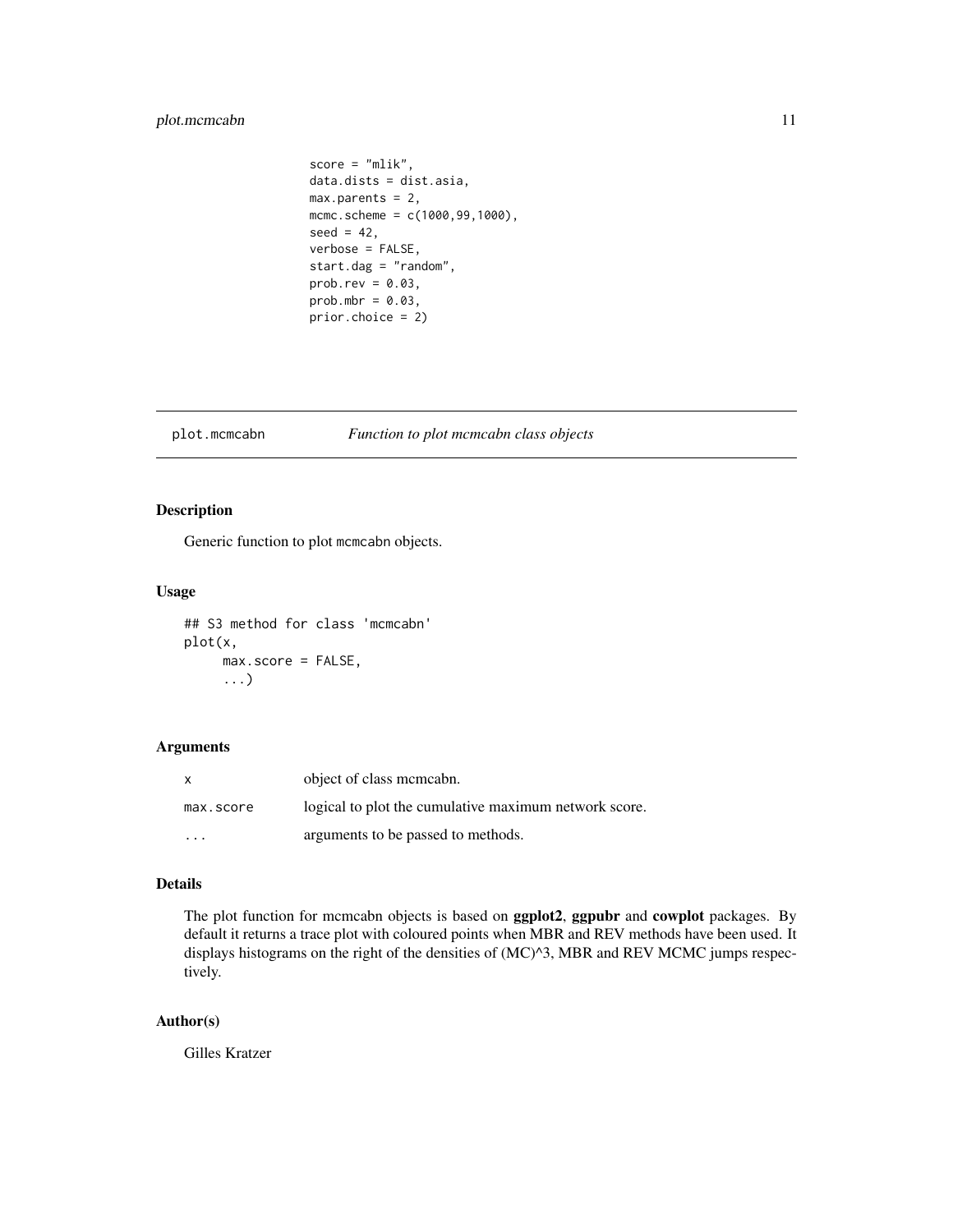#### <span id="page-11-0"></span>References

Plotting ability: H. Wickham. ggplot2: Elegant Graphics for Data Analysis. Springer-Verlag New York, 2016.

Alboukadel Kassambara (2018). ggpubr: 'ggplot2' Based Publication Ready Plots. R package version 0.2. https://CRAN.R-project.org/package=ggpubr

Claus O. Wilke (2019). cowplot: Streamlined Plot Theme and Plot Annotations for 'ggplot2'. R package version 0.9.4. https://CRAN.R-project.org/package=cowplot

Data: Scutari, M. (2010). Learning Bayesian Networks with the bnlearn R Package. Journal of Statistical Software, 35(3), 1 - 22. doi:http://dx.doi.org/10.18637/jss.v035.i03.

#### Examples

## Example from the asia dataset from Lauritzen and Spiegelhalter (1988) provided by Scutari (2010) data("mcmc\_run\_asia")

#plot the mcmc run plot(mcmc.out.asia)

#plot cumulative max score plot(mcmc.out.asia, max.score = TRUE)

print.mcmcabn *Methods for mcmcabn objects*

#### Description

Method for computing on mcmcabn objects.

#### Usage

## S3 method for class 'mcmcabn'  $print(x, \ldots)$ 

#### **Arguments**

|                         | an object of class memerabn.          |
|-------------------------|---------------------------------------|
| $\cdot$ $\cdot$ $\cdot$ | additional arguments passed to print. |

#### Details

There exists a [summary](#page-0-0) S3 function that displays more details.

#### Author(s)

Gilles Kratzer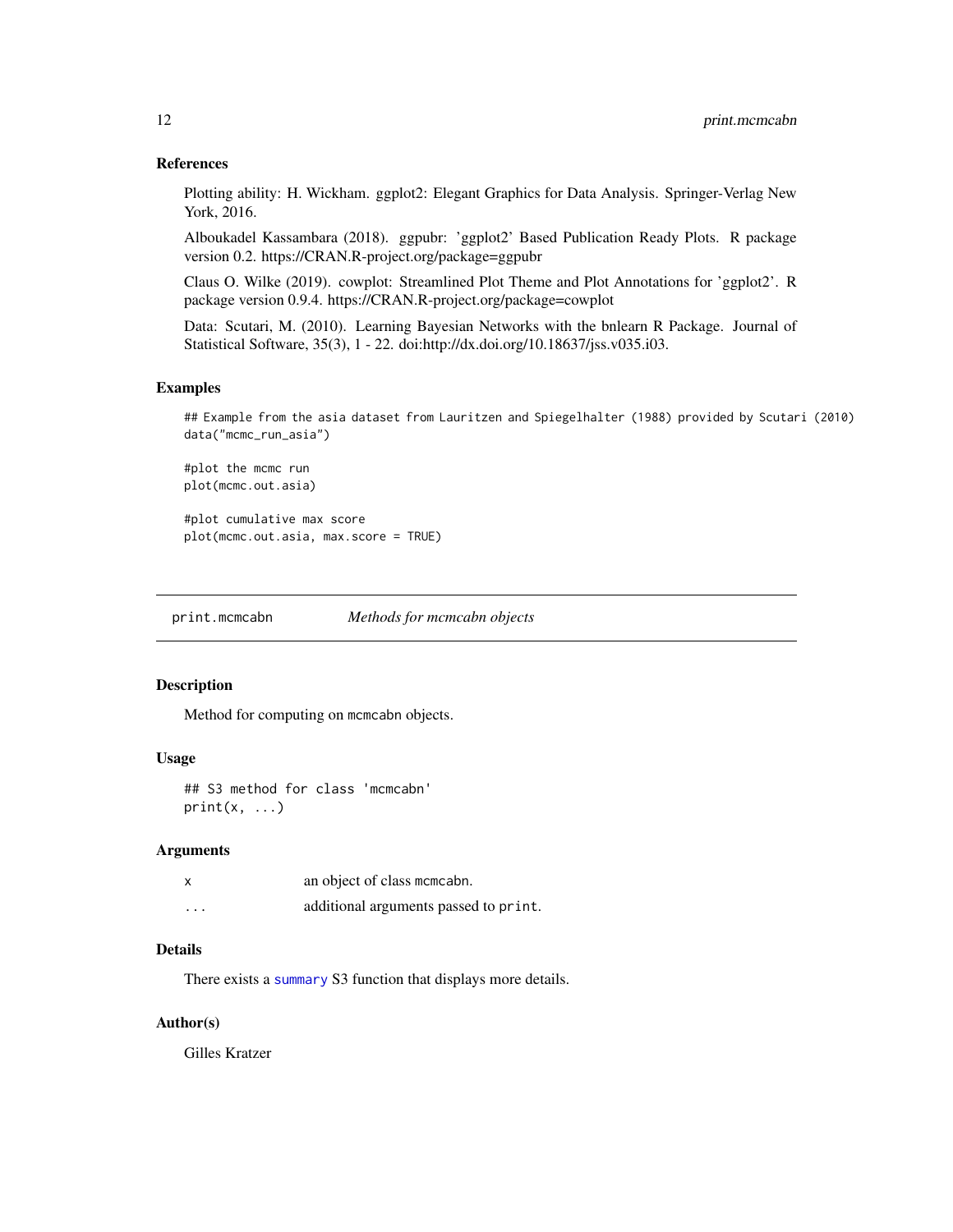#### <span id="page-12-0"></span>query and the contract of the contract of the contract of the contract of the contract of the contract of the contract of the contract of the contract of the contract of the contract of the contract of the contract of the

#### Examples

## Example from the asia dataset from Lauritzen and Spiegelhalter (1988) provided by Scutari (2010) print(mcmc.out.asia)

query *Function to query MCMC samples generated by mcmcabn*

#### Description

The function allows users to perform structural queries over MCMC samples produced by mcmcabn.

#### Usage

 $query(mcmcabn = NULL,$  $formula = NULL)$ 

#### Arguments

| mcmcabn | object of class memeabn.                                                      |
|---------|-------------------------------------------------------------------------------|
| formula | formula statement or adjacency matrix to query the MCMC samples, see details. |
|         | If this argument is NULL, then the average arc-wise frequencies is reported.  |

#### Details

The query can be formulated using an adjacency matrix or a formula-wise expression.

The adjacency matrix should be squared of dimension equal to the number of nodes in the networks. Their entries should be either 1,0 or -1. The 1 indicates the requested arcs, the -1 the excluded and the 0 all other entries that are not subject to query. The rows indicated the set of parents of the index nodes. The order of rows and column should be the same as the one used in the 'mcmcabn()' function in the 'data.dist' argument.

The formula statement has been designed to ease querying over the MCMC sample. It allows user to make complex queries without explicitly writing an adjacency matrix (which can be painful when the number of variables is large). The formula argument can be provided using typically a formula like:  $\sim$  node1|parent1:parent2 + node2:node3|parent3. The formula statement has to start with ' $\sim$ '. In this example, node1 has two parents (parent1 and parent2). node2 and node3 have the same parent3. The parents names have to exactly match those given in name. ':' is the separator between either children or parents, 'l' separates children (left side) and parents (right side), '+' separates terms, '.' replaces all the variables in name. Additional, when one want to exclude an arc simply put '-' in front of that statement. Then a formula like: ~ -node1|parent1 exclude all DAGs that have an arc between parent1 and node1.

If the formula argument is not provided the function returns the average support of all individual arcs using a named matrix.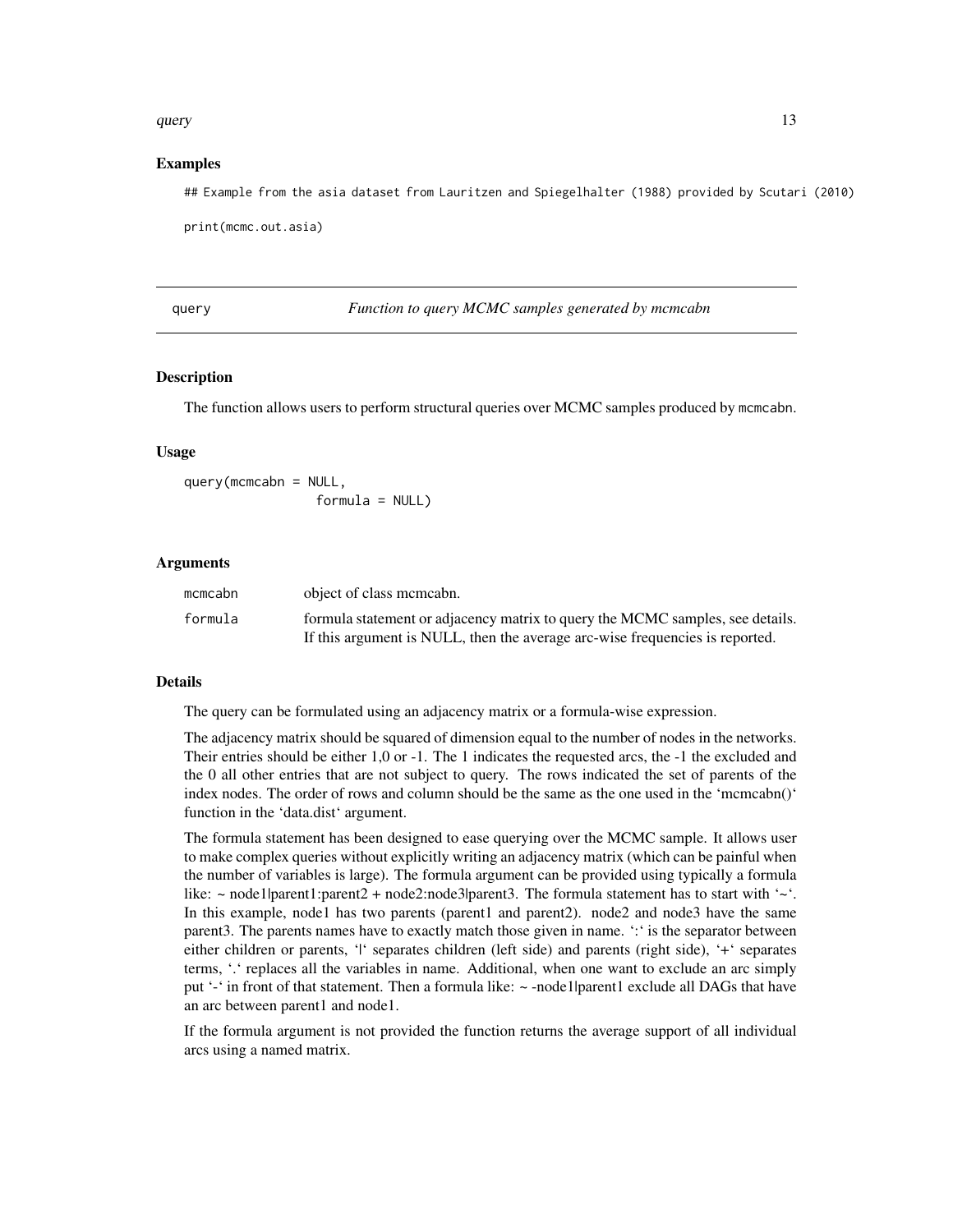<span id="page-13-0"></span>Value

A frequency for the requested query. Alternatively a matrix with arc-wise frequencies.

#### Author(s)

Gilles Kratzer

#### References

Kratzer, G. Furrer, R. "Is a single unique Bayesian network enough to accurately represent your data?". arXiv preprint arXiv:1902.06641.

Lauritzen S, Spiegelhalter D (1988). "Local Computation with Probabilities on Graphical Structures and their Application to Expert Systems (with discussion)". Journal of the Royal Statistical Society: Series B, 50(2):157–224.

Scutari, M. (2010). Learning Bayesian Networks with the bnlearn R Package. Journal of Statistical Software, 35(3), 1 - 22. doi:http://dx.doi.org/10.18637/jss.v035.i03.

#### Examples

```
## Example from the asia dataset from Lauritzen and Spiegelhalter (1988) provided by Scutari (2010)
data("mcmc_run_asia")
```

```
##return a named matrix with individual arc support
query(mcmcabn = mcmc.out.asia)
```
## what is the probability of LungCancer node being children of the Smoking node? query(mcmcabn = mcmc.out.asia,formula = ~LungCancer|Smoking)

```
## what is the probability of Smoking node being parent of
## both LungCancer and Bronchitis node?
query(mcmcabn = mcmc.out.asia,
formula = ~ LungCancer|Smoking+Bronchitis|Smoking)
```

```
## what is the probability of previous statement,
## when there is no arc from Smoking to Tuberculosis and from Bronchitis to XRay?
query(mcmcabn = mcmc.out.asia,
formula = ~LungCancer|Smoking +
Bronchitis|Smoking -
Tuberculosis|Smoking -
XRay|Bronchitis)
```
summary.mcmcabn *Function to summarize MCMC run generated by mcmcabn*

#### **Description**

Summary method for mcmcabn objects.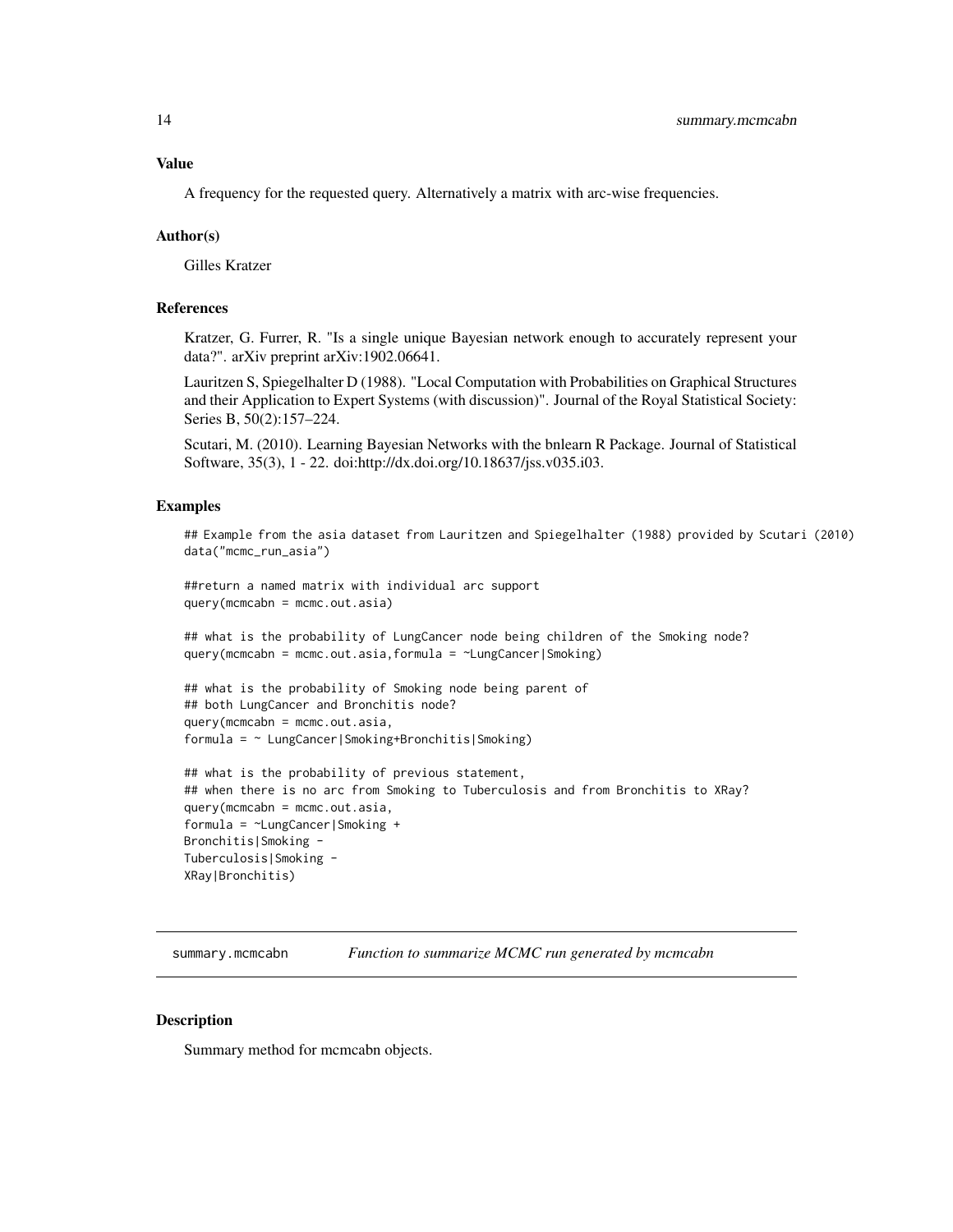#### <span id="page-14-0"></span>summary.mcmcabn 15

#### Usage

```
## S3 method for class 'mcmcabn'
summary(object,
     quantiles = c(0.025, 0.25, 0.5, 0.75, 0.975),
     lag.max = 10,...)
```
#### Arguments

| object    | object of class memerabn.                                                                                                                          |
|-----------|----------------------------------------------------------------------------------------------------------------------------------------------------|
| quantiles | numeric vector of probabilities with values in $[0,1]$ . (Values up to 2e-14 outside<br>that range are accepted and moved to the nearby endpoint.) |
| lag.max   | maximum lag at which to calculate the acf. Default is set to 10.                                                                                   |
| .         | arguments to be passed to methods.                                                                                                                 |

#### Details

The summary function for mcmcabn objects returns multiple summary metrics for assesing the quality of the MCMC run. Thinning is the number of thinned MCMC steps for one MCMC returned.

#### Value

This method prints: the number of burn-in steps, the number of MCMC steps, the thinning, the maximum achieved score, the empirical mean of the MCMC samples, the empirical standard deviation of the MCMC samples, the user defined quantiles of the posterior network score, the global acceptance rate, a table of the accepted and rejected moves in function of the methods used, the sample size adjusted for autocorrelation and the autocorrelations by lag.

#### Author(s)

Gilles Kratzer

#### References

Scutari, M. (2010). Learning Bayesian Networks with the bnlearn R Package. Journal of Statistical Software, 35(3), 1 - 22. doi:http://dx.doi.org/10.18637/jss.v035.i03.

#### Examples

## Example from the asia dataset from Lauritzen and Spiegelhalter (1988) provided by Scutari (2010) #summary the MCMC run summary(mcmc.out.asia)